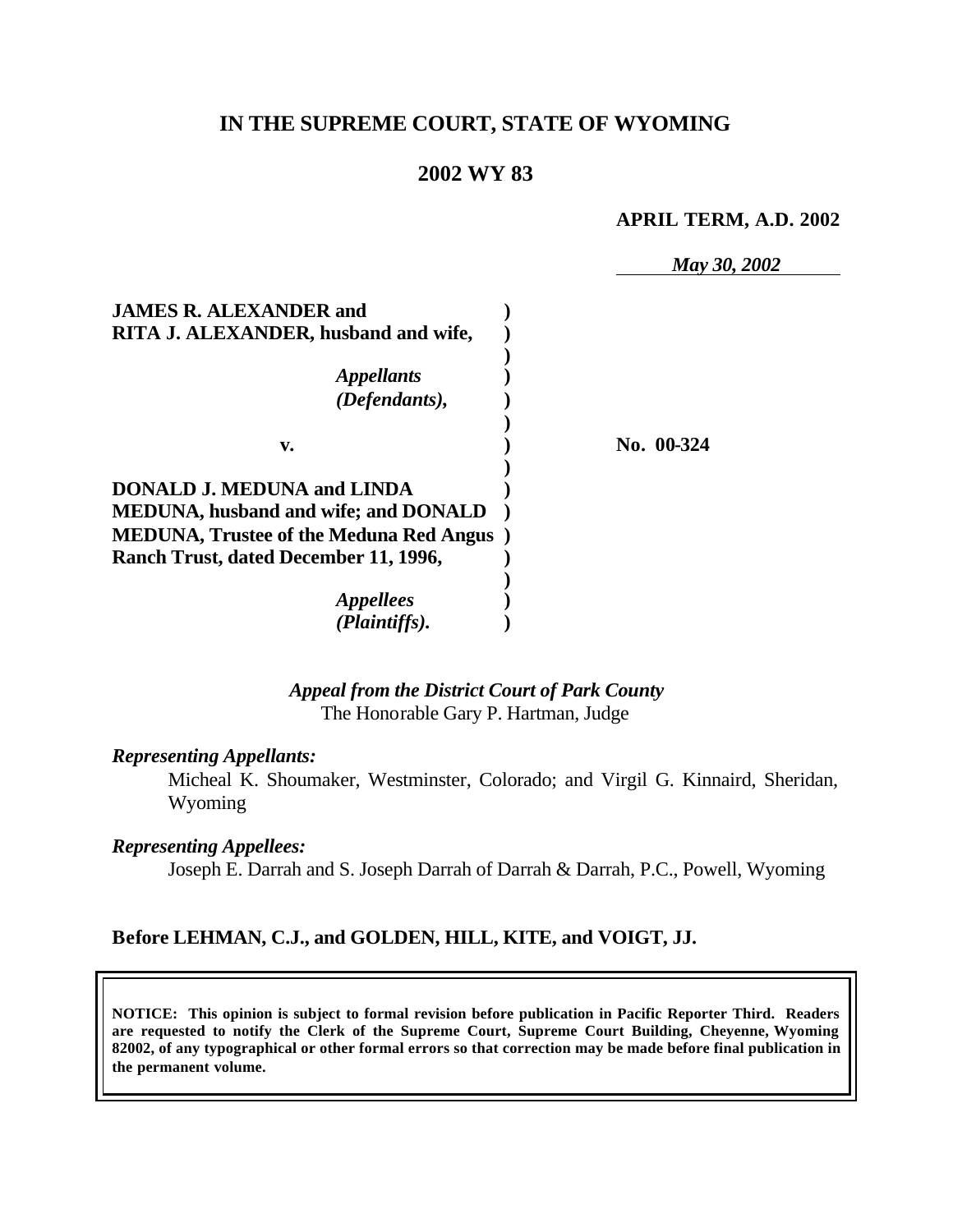KITE, Justice.

 1

[¶1] James and Rita Alexander (the sellers) sold their home of many years to Donald and Linda Meduna and Meduna Red Angus Ranch Trust (the buyers). Before contracting, the buyers viewed the property and were advised by the sellers there was no groundwater seepage or structural defects. The basement flooded shortly after the buyers took possession. At the bench trial, an engineer testified he discovered evidence of long-term structural damage under paneling and carpet and in crawl spaces. The trial court found the sellers' fraudulent representations induced the buyers to contract and awarded punitive damages. We affirm in part, reverse in part, and remand for correction of the compensatory damages associated with the Northwest Rural Water District hookup.

### **FACTS**

[¶2] In February 1996, the sellers listed their home of over twenty years, including approximately forty acres of land, a residence, and a mobile home office, for sale through Alexander Realty with Mrs. Alexander as the listing broker. The buyers and their real estate agent first viewed the property on or about December 9, 1996.

[¶3] The real estate agent prepared a purchase offer for the buyers within approximately one day of the first property showing. A copy of a property condition statement completed by Mrs. Alexander was delivered to the buyers before they made their first offer and was attached to all offers that went back and forth between the parties.

[¶4] The buyers' original proposed contract to purchase was submitted on or about December 11, 1996. The sellers counteroffered the same day, and the buyers accepted on December 12, 1996, with some additional terms. The contract provided standard form language regarding the buyers' right to inspect the property.<sup>1</sup>

[¶5] The buyers did not have professional inspections performed. The property closing occurred on or about April 11, 1997, and the buyers did not take physical possession until

Buyer or Lender may obtain, at no expense to Seller, electrical, mechanical, structural, environmental and/or other inspections of the property by qualified professional inspectors and/or engineers, and shall pay for any damage to Seller's property caused by such inspectors and/or engineers. . . . Unless Seller receives written notice, signed by Buyer on or before January 15, 1997, 5:00 p.m. (Objection Deadline) of any defect(s) identified by inspectors or engineers that Buyer is requesting to be repaired, the physical condition of the property shall be deemed to be satisfactory to Buyer.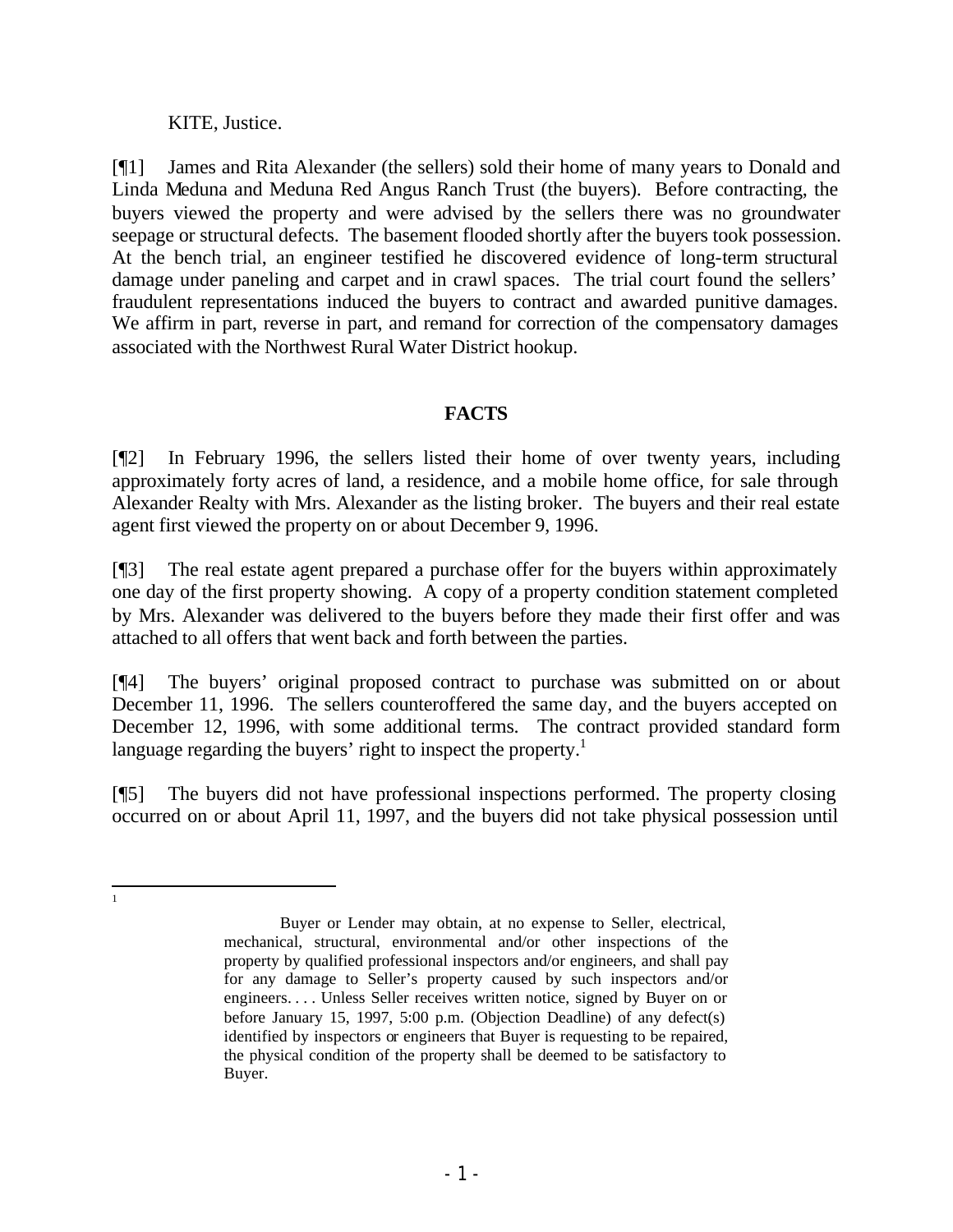approximately June 10, 1997, because they had to complete personal business and make moving arrangements.

[¶6] In the latter part of June 1997, the buyers experienced a number of problems including flooding in the residence basement, roof disrepair, and leakage in the mobile home office; the inability to grow any produce in the garden; and the discovery the Northwest Rural Water District hookup costs would be in excess of \$8,000. They filed a lawsuit against the sellers seeking recovery on two causes of action: (1) fraud and deceit and (2) infliction of severe emotional distress.<sup>2</sup> After a lengthy bench trial, the trial court found the buyers had proved the sellers' multiple, intentional fraudulent misrepresentations by clear and convincing evidence but had not established intentional infliction of emotional distress by a preponderance of the evidence. Subsequent to a punitive damages hearing, the trial court awarded the buyers judgment and damages of \$100,840.94, attorney fees of \$38,045, costs of \$9,228.42, and punitive damages of \$25,000. The sellers appealed.

#### **STANDARD OF REVIEW**

[¶7]

"When a trial court in a bench trial makes express findings of fact and conclusions of law, we review the factual determinations under a clearly erroneous standard and the legal conclusions *de novo*." *Rennard v. Vollmar*, 977 P.2d 1277, 1279 (Wyo. 1999). This court does not weigh the evidence *de novo;* therefore, findings may not be set aside because we would have reached a different result. Moreover, the appellant bears the burden of persuading the appellate court that the finding is erroneous.

*Schlesinger v. Woodcock*, 2001 WY 120, ¶13, 35 P.3d 1232, ¶13 (Wyo. 2001) (some citations omitted); *see also Polo Ranch Company v. City of Cheyenne*, 969 P.2d 132, 136 (Wyo. 1998).

[¶8] We will not supplant the fact-finder, but, in reviewing the sellers' arguments, we must keep in mind the elements of intentional misrepresentation (fraud) and the requisite clear and convincing standard of proof. *Dewey v. Wentland*, 2002 WY 2, ¶10, 38 P.3d 402, ¶10 (Wyo. 2002); *Sundown, Inc. v. Pearson Real Estate Company, Inc.*, 8 P.3d 324, 330 (Wyo. 2000). Intentional misrepresentation is established when three elements are proven: "(1) the defendant made a false representation intended to induce action by the plaintiff; (2) the plaintiff reasonably believed the representation to be true; and (3) the plaintiff relied on the false representation and suffered damages." *Sundown, Inc.*, 8 P.3d at 330.

 $2<sup>2</sup>$  These are the causes of action set out in the buyers' amended complaint.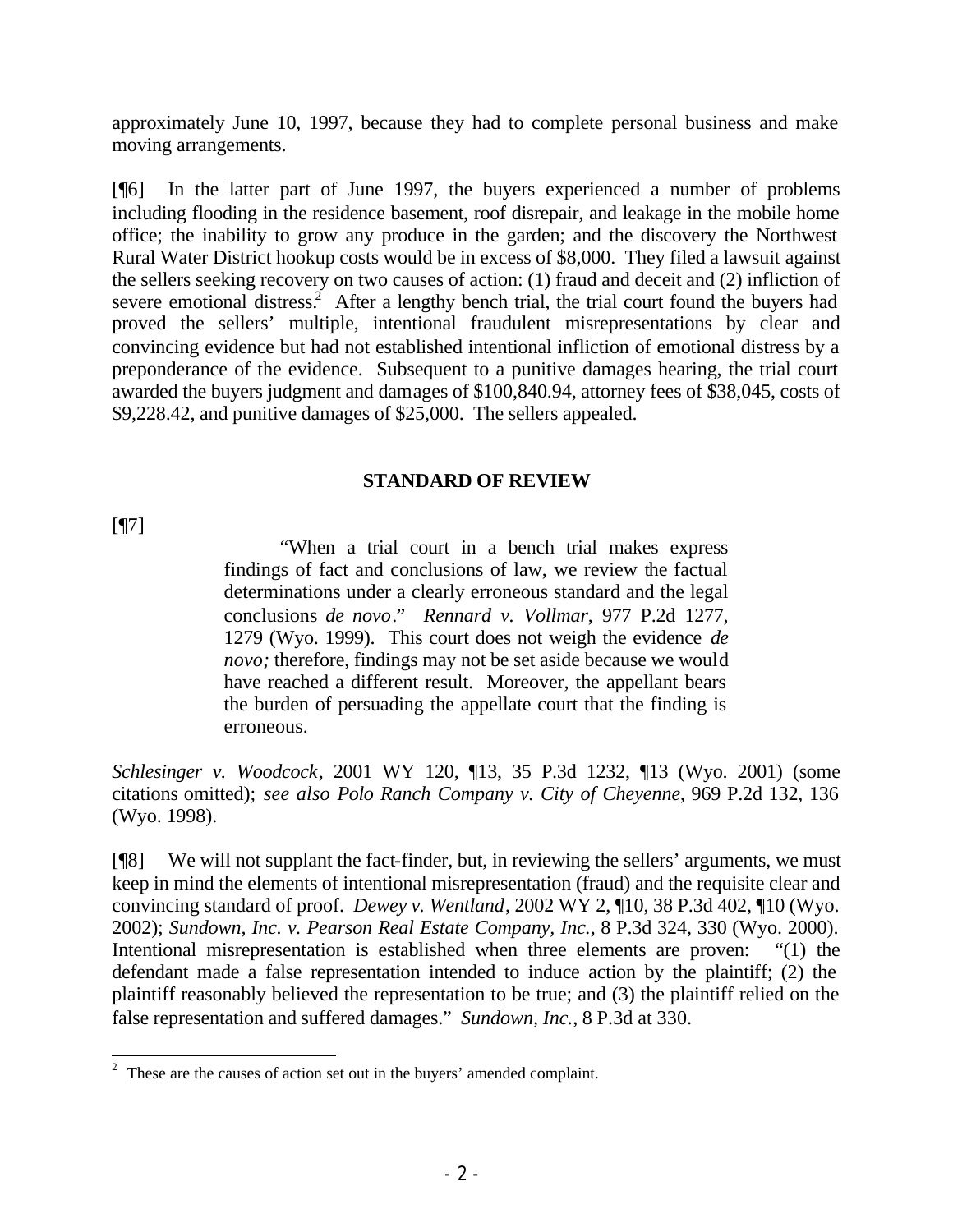#### **DISCUSSION**

#### **A. Summary of Evidence**

[¶9] At trial, the buyers' expert witness, a registered professional engineer, testified regarding his July 1997 inspection of the property, his written report based on that inspection, and what, in his opinion, caused the structural damages and defects. The gist of his testimony was that the problems had existed for a long period of time. He noted evidence of water damage in the basement including heavy salt deposits and peeling paint on the basement walls, extensively rusted and corroded heat registers, spalling of the masonry and significant alkali deposits in the west crawl space, and bulging of the east and west walls. The engineer opined that excessive migrating groundwater and inadequate subsurface drainage away from the residence existing for not less than three to five years caused water to permeate the inadequately damp proofed foundation walls, swelling the soil and causing the east and west walls to buckle inward. He also concluded the damage was not caused by excessive lawn watering. He testified the foundation walls would have to be exposed, sandblasted, and damp proofed to prevent complete failure. This would require emptying the basement; removing the electrical wiring, plumbing, and carpeting; and excavating the soil from the foundation perimeter. Cracks and heaves in the basement floor would likewise need repair. He noted the excavation would disrupt the existing landscaping which would require repair after the foundation was secured. The engineer also testified the mobile home office roof was in poor condition. Significant leaks and buckling in the roof would require extensive repairs. In the interior northwest corner of the mobile home office, an additional layer of sheetrock had been installed on the ceiling which concealed signs of water leakage.

[¶10] An experienced building contractor testified he saw bulging of the east basement wall which was causing the center wall support to move and the center-bearing wall to wrinkle at the basement ceiling. He also observed cracks and heaves in the floor, metal heat registers severely rotted from water and salts coming through the walls, and heavy salt deposits on the walls where the buyers had removed the paneling just after they moved into the house.

[¶11] Mr. Meduna and his real estate agent testified that the sellers knew the buyers needed to generate supplemental income from the property by using the mobile home office as a business and selling produce and crops from the garden and other acreage. Before entering into the contract, the sellers showed them around the property including the residence, a separate workshop, the mobile home office, the garden, the irrigated acreage, and a pig barn. The sellers each made representations regarding the property condition and suitability for the buyers' stated needs. Neither Mr. Meduna nor his agent saw visible evidence of water damage. They were not shown the crawl spaces, and the walls of two bedroom closets could not be seen because they were covered over by boxes and other items. During the showing, as witnessed by the real estate agent, the sellers represented to the buyers that: (1) the basement had water leakage due to a water softener defect and a downspout malfunction, both of which had been repaired; (2) the garden had been fertilized and was sufficiently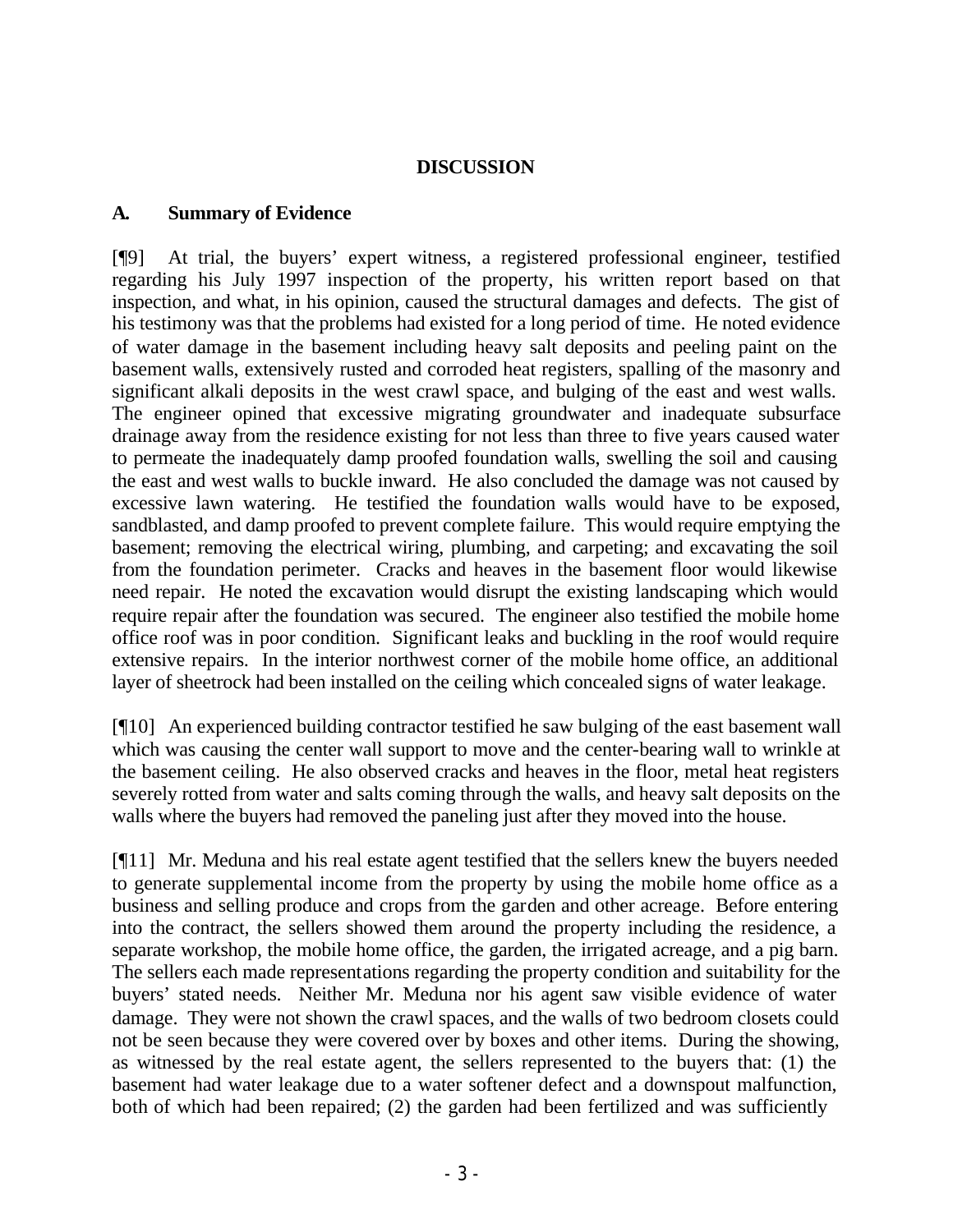productive to permit Mrs. Alexander to can produce; and (3) Northwest Rural Water District water could be accessed at the property line by the road for approximately a \$2,000 tap fee and a \$1,500 trench cost. The buyers received the property condition statement listing only the two repaired leakage incidents prior to making their initial offer. That statement also provided:

> The undersigned Seller . . . completes and executes this Addendum to such listing contract in order to comply with Seller's obligation to reasonably discover and fully disclose to all parties any and all information regarding the condition of such property, does hereby make the following statement and representation concerning the present description and condition of subject property.

 The buyers relied heavily on the sellers' oral and written representations of the property condition in making an offer to purchase and believed the disclosures were honest and complete.

 [¶12] Mr. Meduna testified about how he first became aware of the water problem in the basement and the steps he took to have it evaluated and repaired. He testified as to advice he received regarding the garden and the fact the soil had been sterilized through use of a weed killing chemical, about how he became aware of the Northwest Rural Water District hookup costs, and regarding the steps he took to mitigate the damage to the house, garden, and mobile home. He also stated these efforts were hampered by the buyers' lack of sufficient finances to adequately correct all the defects.

[¶13] The sellers' former housekeeper testified that, approximately six years prior to the house sale, she periodically cleaned salt residue off the basement carpet. The former owner of the home testified that, during the time he lived in the home, he installed paneling in only one basement bedroom and did no other paneling or painting; the groundwater level was significantly below the foundation level; and there were no irrigation lines in place.

[¶14] Mrs. Alexander initially testified she was unaware of any excessive water issues in her former home. However, she later admitted the sellers recarpeted the basement many times during their twenty-year residency but denied that the frequent replacement was due to excessive groundwater leakage. She acknowledged as a realtor she was aware that sellers are required to fully disclose any known property defects on the property condition statement. She also eventually acknowledged she was aware of the salt buildup on the basement walls and this was a defect she had failed to disclose. Mrs. Alexander initially testified the sellers did not panel or paint the basement prior to offering the property for sale but then equivocated stating she was not sure whether they had made the improvements. She testified the water leakage could have come from over watering the lawn or wet weather and she had advised the buyers not to water the lawn area for more than fifteen minutes at a time. She acknowledged she told the buyers she had grown and canned produce from the garden and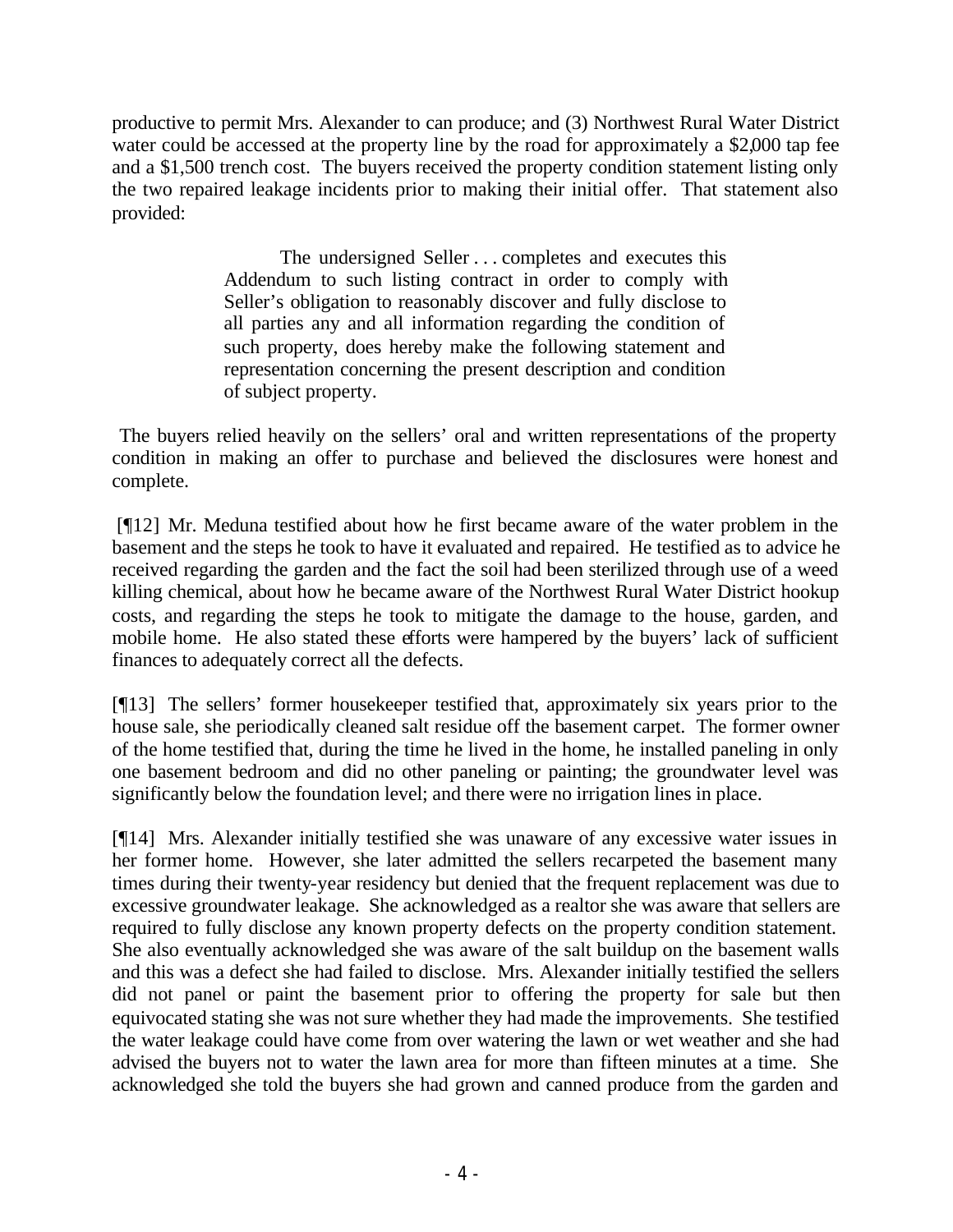still had canned goods in the basement. However, she admitted this was over ten years ago and did not specifically recall whether she had advised the buyers of this fact.

[¶15] Mr. Alexander similarly denied knowledge of the water leakage issue or efforts on his part to conceal the water damage through cosmetic repairs of the walls and floors. His testimony regarding paneling and painting was equivocal as well. In due course, he conceded he was aware of the salt deposits and did not advise the buyers of this orally or on the property condition statement.

# **B. Summary of Trial Court Findings of Fact**

[¶16] In a decision letter dated January 26, 2000, the trial court set out thirty-one detailed findings of fact. We present these in summary fashion: The trial court found the buyers' expert witness was qualified to present technical evidence regarding the condition of the property, causation of structural damages, and defects. This testimony was deemed credible and unrefuted. Conversely, the trial court found Mr. Alexander testified in a conflicting manner regarding certain matters and rejected portions of his testimony. Further, certain aspects of the sellers' testimony, by which they endeavored to exonerate their misrepresentations and failure to disclose, were found not to be credible.

[¶17] The trial court determined: (1) The sellers were, or reasonably should have been, aware of, and failed to disclose, defects and damage to the basement foundation, walls, floor, and heat registers; (2) the sellers bolstered the buyers' trust in their representations through statements during the initial showing that two excessive water incidents had been corrected and by pointing out an indention of the living room floor; (3) undisclosed leaks and buckling in the mobile home office would require extensive repairs; (4) the sellers were aware of the buyers' interest in water from Northwest Rural Water District and represented the fees would be \$3,500, though the actual expense was in excess of \$8,000; (5) the sellers failed to disclose the garden had not grown crops in ten years and soil sterilizing weed killer had been applied; (6) the buyers relied on the property condition statement representation that the identified problems had been fully repaired and there were no other defects whatsoever; and (7) neither the preprinted contract nor the standard inspection clause language was negotiated. The trial court found the clear and convincing evidence demonstrated the sellers made material misrepresentations regarding structural defects, both verbally and through the property condition statement, and breached their duty to disclose all defects which, if known, would have caused the buyers not to rely upon the property condition statement and, to their detriment, subsequently purchase the property.

[¶18] In contrast, the trial court determined the buyers (A) acted in good faith and reasonably relied on the sellers' representations in purchasing the property; (B) were attentive at the initial showing; and (C) believed, as did their real estate agent, that the information disclosed in the property condition statement was candid and accurate. Despite reasonable efforts to mitigate the damages, the buyers sustained special and specific damages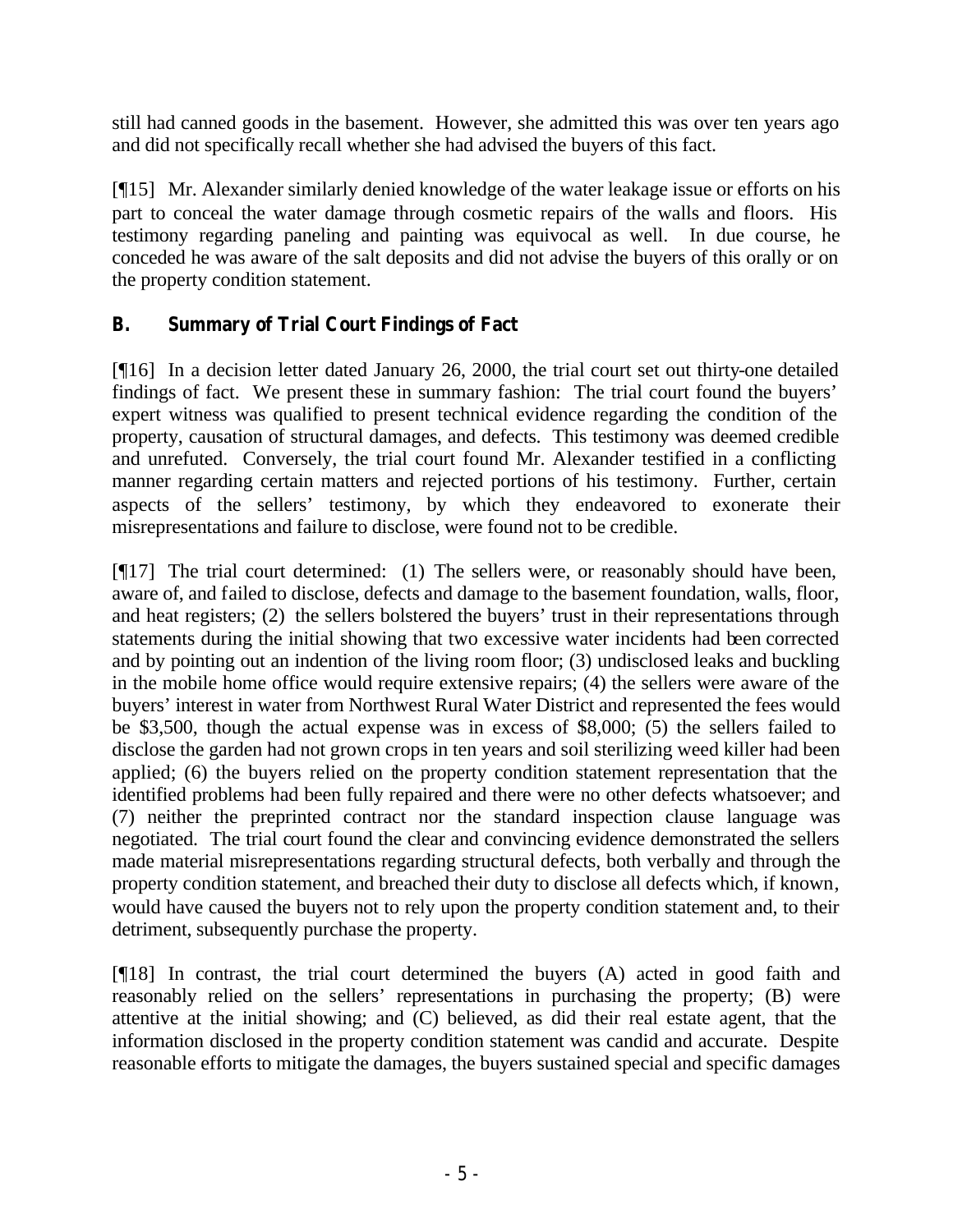for repair and restoration in the total amount of  $$100,840.94$ <sup>3</sup> attorney fees, and costs. The trial court further found the sellers' conduct was willful, wanton, and in reckless disregard of the buyers' rights which entitled the buyers to a hearing on punitive damages.

# **C. Was Finding of Intentional Misrepresentation Supported by Clear and Convincing Evidence?**

[¶19] The sellers contend the trial court's finding of clear and convincing evidence of fraud was erroneous due to its reliance on an unqualified expert, the failure to disclose does not constitute fraudulent misrepresentation, the duty to disclose was delegated to the buyers by contract, and fraud was not established by the evidence.

# *i. The Expert Witness "Daubert" Objection*

[¶20] Prior to trial, the sellers apprised the trial court of their objection to the buyers' expert witness' testimony alleging he was unqualified and failed to perform certain tests to confirm his opinion. During the course of the engineer's testimony, the objection was renewed with regard to admission of his written report. The court overruled the motion stating it would decide what weight, if any, the report should be given after it had received all the evidence. As is apparent from the court's opinion letter and findings, the testimony and report were ultimately accorded considerable weight.

[¶21] As noted by the sellers, we have adopted the federal *Daubert* model, imposing gatekeeping responsibilities on trial courts to decide whether scientific or technical expert testimony is admissible. *Chapman v. State*, 2001 WY 25, ¶8, 18 P.3d 1164, ¶8 (Wyo. 2001); *Bunting v. Jamieson*, 984 P.2d 467, 471 (Wyo. 1999) (citing *Daubert v. Merrell Dow Pharmaceuticals, Inc.*, 509 U.S. 579, 592-93 (1993)). However, as recently reiterated in *Chapman*, we did not "'abandon our own precedent regarding the admissibility of expert testimony.'" 2001 WY 25, ¶8 (quoting *Bunting*, 984 P.2d at 471). "Under the *Daubert* model, the trial court must first determine whether the expert's methodology is reliable; then the court must determine whether the proposed testimony 'fits' the facts of the particular case." *Id.* In *Kumho Tire Co., Ltd. v. Carmichael*, 526 U.S. 137 (1999), the United States Supreme Court further clarified the scope of *Daubert*, holding the gatekeeping duties of the trial judge apply to all expert testimony, whether such testimony is based on scientific, technical, or other specialized knowledge. *Smith v. Ingersoll-Rand Company*, 214 F.3d 1235, 1243 (10<sup>th</sup> Cir. 2000). *Kumho* also made it clear the gatekeeping function is a flexible and commonsense responsibility. The trial judge is granted broad latitude in deciding the means to determine reliability as well as in ultimately deciding whether the testimony is reliable. *Id.* (citing *Kumho Tire Co., Ltd.*, 526 U.S. at 141-42).

<sup>&</sup>lt;sup>3</sup> The findings break these damages out as follows:  $$3,571.94 - Big Horn Carpet One$ ;  $$70,371 - Bromley$ Construction & Log Homes; \$10,350 – Dewey's Auto Salon, LLC (damp proofing basement floor); \$4,500 – Paul Hansen's Mobile Homes; \$948 – Nielsen Plumbing & Heating, Inc.; \$2,978 – Northern Gardens (relandscaping after construction repairs); \$8,122 – Northwest Rural Water District.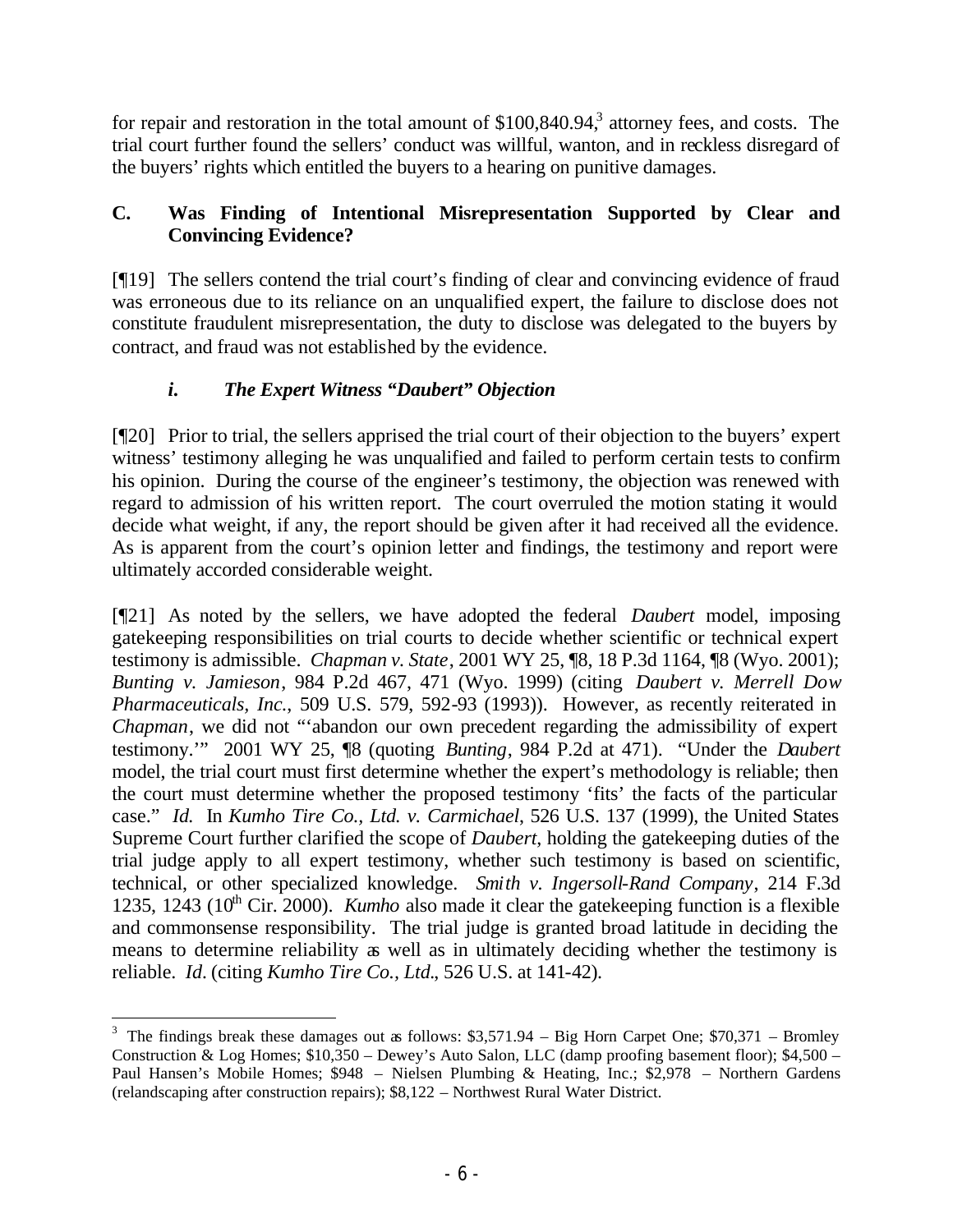[¶22] The *Daubert* gatekeeping function is not intended to measure every expert by an inflexible set of criteria but rather is to ensure an adequate inquiry to "'make certain that an expert, whether basing testimony upon professional studies or personal experience, employs in the courtroom the same level of intellectual rigor that characterizes the practice of an expert in the relevant field.'" *Id.* (quoting *Kumho Tire Co., Ltd.*, 526 U.S. at 152). We agree that, as gatekeepers of expert testimony, judges must always perform some form of reliability analysis; however, we have overtly declined to "'shackle the district court with a mandatory and explicit'" reliability proceeding. *Chapman*, 2001 WY 25, ¶23 (quoting *Hoult v. Hoult*, 57 F.3d 1, 5 ( $1^{\text{st}}$  Cir. 1995)). "Instead, ... we 'assume that the district court performs such an analysis *sub silencio* throughout the trial with respect to all expert testimony.'" *Id*. (quoting *Hoult*, 57 F.3d at 5). The decision to admit or reject expert testimony is exclusively within the trial court's discretion. *Id.* at ¶8; *Seivewright v. State*, 7 P.3d 24, 29 (Wyo. 2000).

[¶23] At trial, the buyers' expert testified at length regarding his educational background in civil engineering and experience designing and inspecting residential buildings. He testified he had been a consulting engineer in "self-practice" for approximately eight years in the Cody area. In that time, he had completed more than fifty building inspections to determine whether there was water permeation damage to basements made of concrete block and concrete. He explained the inspection process and that a "normal" inspection does not entail tearing off paneling, running soil or cement samples, or performing other invasive procedures. The engineer then specifically and incrementally described his July 1997 inspection of the property and his final conclusions.

[¶24] The sellers have the burden to demonstrate admission of this evidence was an abuse of discretion, and, upon our review, we must conclude they have failed. At a minimum, they should have provided evidence contesting the validity of the methodology and the reliability of the results. This was not the course they chose at trial; therefore, their appeal presents little more than unfounded assertions. Due regard is given to the trial judge's opportunity and ability to assess credibility, and our review does not entail weighing disputed evidence. *Scherer Construction, LLC v. Hedquist Construction, Inc.*, 2001 WY 23, ¶30, 18 P.3d 645, ¶30 (Wyo. 2001); *Hopper v. All Pet Animal Clinic, Inc*., 861 P.2d 531, 538 (Wyo. 1993). The evidence in the record supports the findings that the engineer was qualified and his testimony was relevant and reliable. The trial court appropriately overruled the objection and advised the parties it would determine the weight the evidence was to be given at the close of the trial. We conclude the trial court's analysis was conducted *sub silencio* through the course of the proceeding and in light of all the evidence received.Admission of the expert testimony and report was not clearly erroneous or an abuse of discretion.

# *ii. Failure to Disclose as Evidence of Fraud*

[¶25] The sellers contend failure to disclose a fact does not constitute fraud. However, they ignore the reality that they acknowledged making a number of false statements. It is in light of these false statements that the nondisclosures became part and parcel of the fraudulent acts: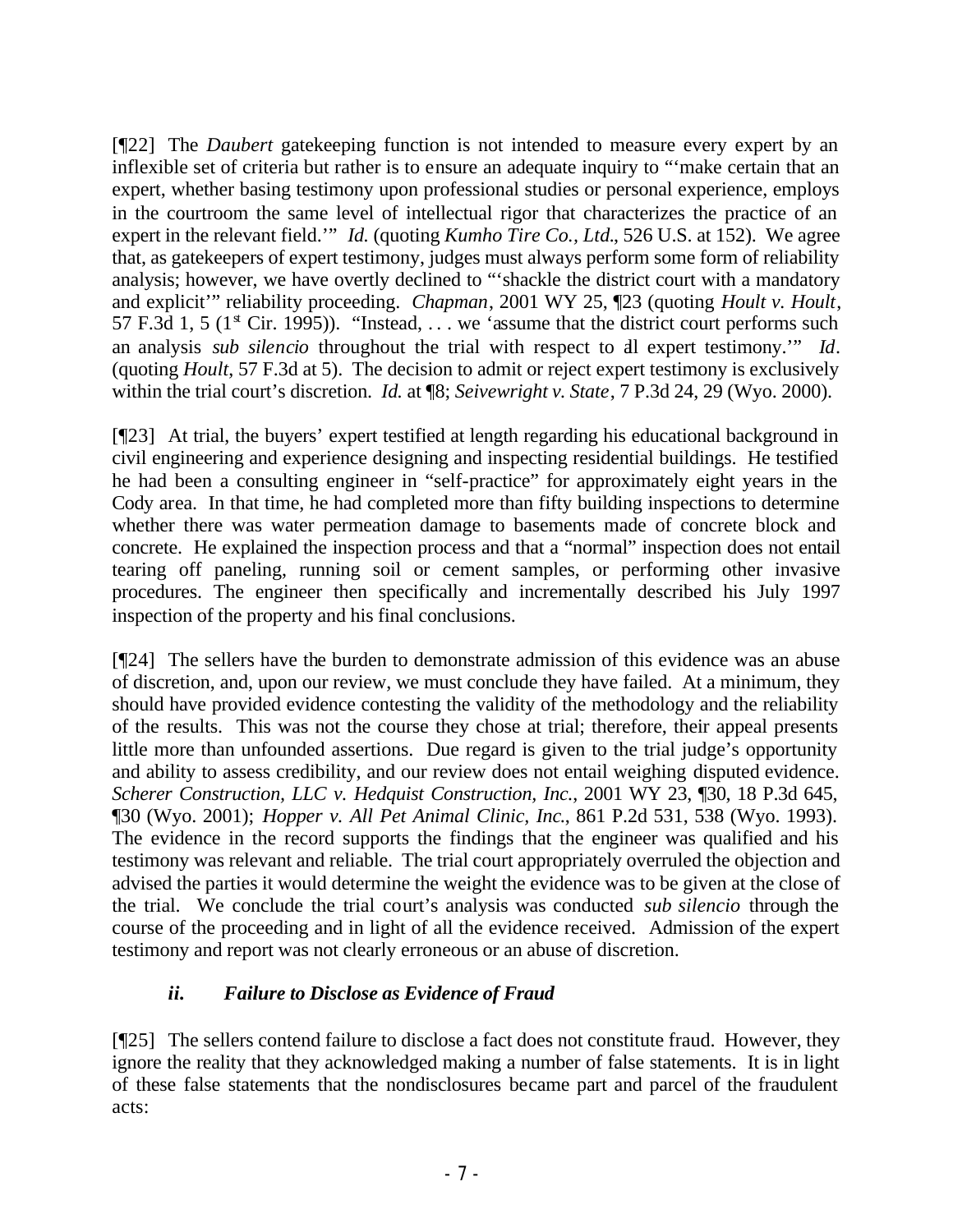Conduct or words which tend to produce an erroneous impression may satisfy the plaintiff's burden. *In addition, even if someone is not under a duty to speak, if he does speak, he is under a duty to speak truthfully and to make a full and fair disclosure*. Reliance is reasonable when false representations have occurred prior to the execution of the contract which is sought to be avoided or for which damages are sought to be recovered.

*Sundown, Inc.*, 8 P.3d at 330-31 (emphasis added and citations omitted). By way of example, Mrs. Alexander acknowledged the sellers' duty to complete the property condition statement honestly and fully. Both sellers acknowledged they knew of the salt deposits, and yet they failed to disclose this information on the property condition statement, thereby making an affirmative false statement. Likewise, they admitted they advised the buyers of two specific excess water incidents but failed to advise them of any other defects. They also acknowledged saying the garden was in good condition but not advising the buyers the soil had been sterilized and nothing had been grown in over ten years. The trial court determined the sellers' disclosures, both verbally at the initial showing of the property and in the written property condition statement, reinforced the buyers' confidence the property was in good condition as the sellers reported.

[¶26] The foregoing list of the sellers' misleading statements and actions is by no means allinclusive; rather, it is merely illustrative of the definitive point that, regardless of whether there was a duty, once the sellers started making disclosures, they had a duty to do so completely and truthfully. The disclosures and concomitant duty preceded the buyers' determination to make the initial offer to contract and all parties' entering into the ultimate contract to purchase. On the basis of our holding in *Sundown, Inc.* and the facts of this case, the sellers' contention that their failure to disclose cannot constitute fraud is without merit.

[¶27] The sellers maintain no evidence was presented to prove positive acts of fraudulent concealment. This argument is really something of a nonsequitar. No cause of action for fraudulent concealment was pleaded. Rather, the cause of action was fraudulent misrepresentation, and conduct or words which tend to produce an erroneous impression satisfy the plaintiff's burden. *Sundown, Inc.*, 8 P.3d at 330. The evidence established the foundation defects and damage were physically concealed and cosmetically repaired. To the extent this conduct tended to produce an erroneous impression, it supported the cause of action as pleaded.

### *iii. Effect of the Contract Inspection Clause*

[¶28] The sellers also contend the duty to disclose was somehow delegated to the buyers by contract. This argument puts the proverbial cart before the horse. The fraudulent misrepresentations, as determined by the trial court, occurred before the contract was entered into and were the inducement to enter into the contract reasonably relied upon by the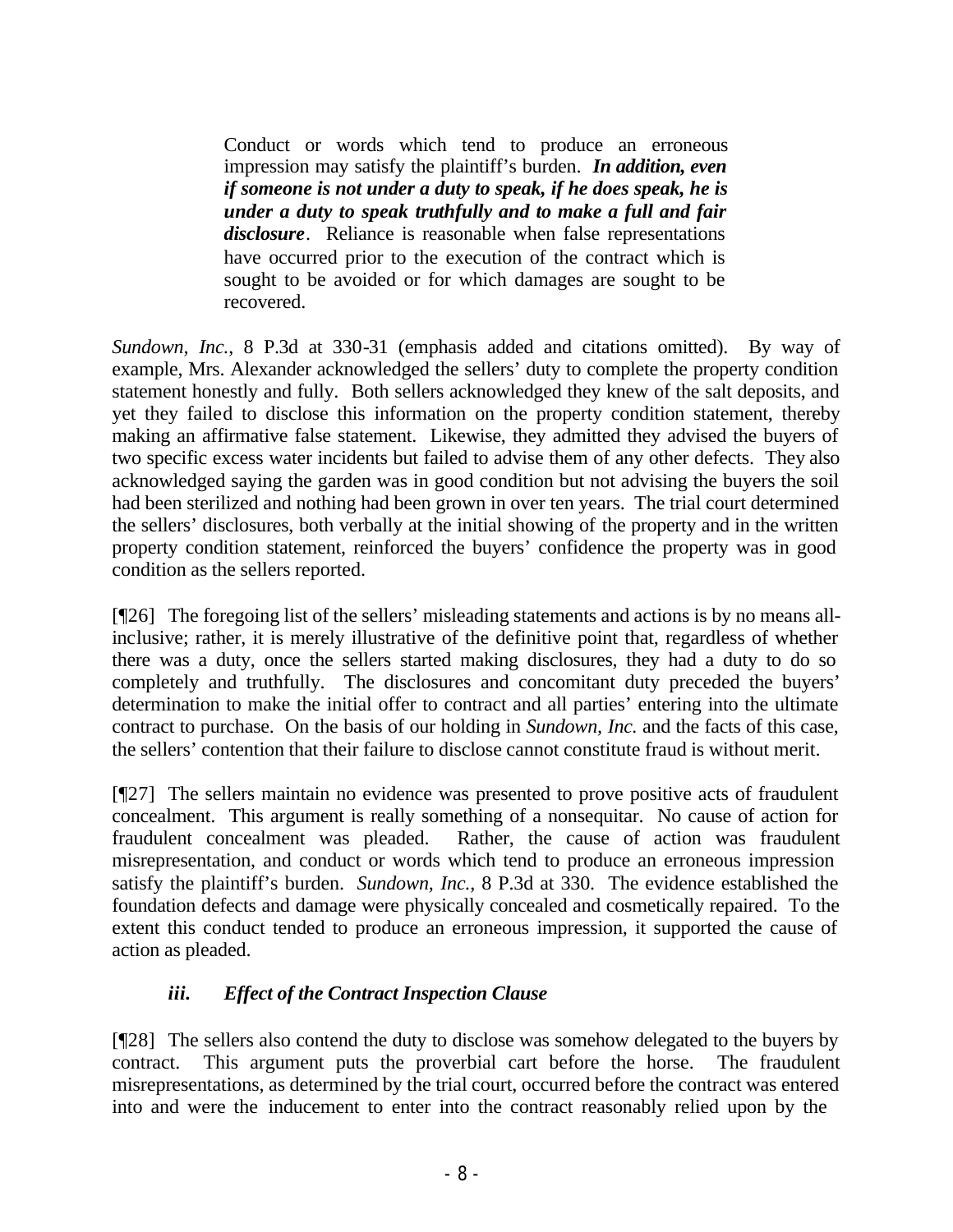buyers. The fact that, once they entered into the contract, the "as is" clause and inspection provisions were in effect did not excuse or nullify the original fraudulent representations, intended inducement, and reasonable reliance which led to the contract being made. An "as is" clause will not relieve the sellers of liability in the case of an actual misrepresentation or fraud. *Richey v. Patrick*, 904 P.2d 798, 803 (Wyo. 1995).

## *iv. Clear and Convincing Evidence Standard*

[¶29] Consideration of the preceding issues leads us to the overarching issue of whether the evidence relied upon by the trial court reaches the level of clear and convincing evidence of fraud. Clear and convincing evidence is the "kind of proof which would persuade a trier of fact that the truth of the contention is highly probable." *MacGuire v. Harriscope Broadcasting Co.*, 612 P.2d 830, 839 (Wyo. 1980); *see also Dorr v. Wyoming Board of Certified Public Accountants*, 2001 WY 37, ¶8, 21 P.3d 735, ¶8 (Wyo. 2001); *Meyer v. Norman*, 780 P.2d 283, 291 (Wyo. 1989). Evidence which is of such a nature that the mind readily reaches a satisfactory conclusion as to the existence or nonexistence of a disputed fact is, of necessity, clear and satisfactory. *RS v. Johnson County Department of Family Services (In re JL)*, 989 P.2d 1268, 1271 (Wyo. 1999); *Thomasi v. Koch*, 660 P.2d 806, 811-12 (Wyo. 1983); *Continental Sheep Co. v. Woodhouse*, 71 Wyo. 194, 256 P.2d 97, 99 (1953). This definition, although broad and subjective in nature, in most circumstances provides sufficient guidance to the finder of fact. *Meyer*, 780 P.2d at 291. We have also adopted more objective criteria for clear and convincing evidence with respect to witnesses' testimony:

> "[T]he witnesses to a fact must be found to be credible; the facts to which the witnesses testify must be distinctly remembered; the details in connection with the transaction must be narrated exactly and in order; the testimony must be clear, direct and weighty; and the witnesses must be lacking in confusion as to the facts at issue." *Weigand v. Union National Bank of Wichita*, [227 Kan. 747], 610 P.2d 572, 577 (Kan. 1980).

# *Id.*

[¶30] The buyers' trial evidence had sufficient character and integrity to meet the objective "clear and convincing" evidence standard described in *Weigand.* The buyers' witnesses testified very specifically and precisely. None of their witnesses, except Mr. Meduna and perhaps his real estate agent, had any personal interest or apparent bias. Their testimony was internally consistent and corroborated other testimony and evidence received.

[¶31] On the other hand, the sellers' testimony was fraught with internal inconsistencies, and even acknowledgement of some degree of misrepresentation and failure to disclose. In fact, it is apparent from the cold transcript the trial court disregarded significant portions of their testimony because of its flawed and untruthful nature. For example, Mrs. Alexander could not remember when or why they had frequently replaced the basement carpet although not an inconsequential expense. Further, neither of the sellers testified consistently on the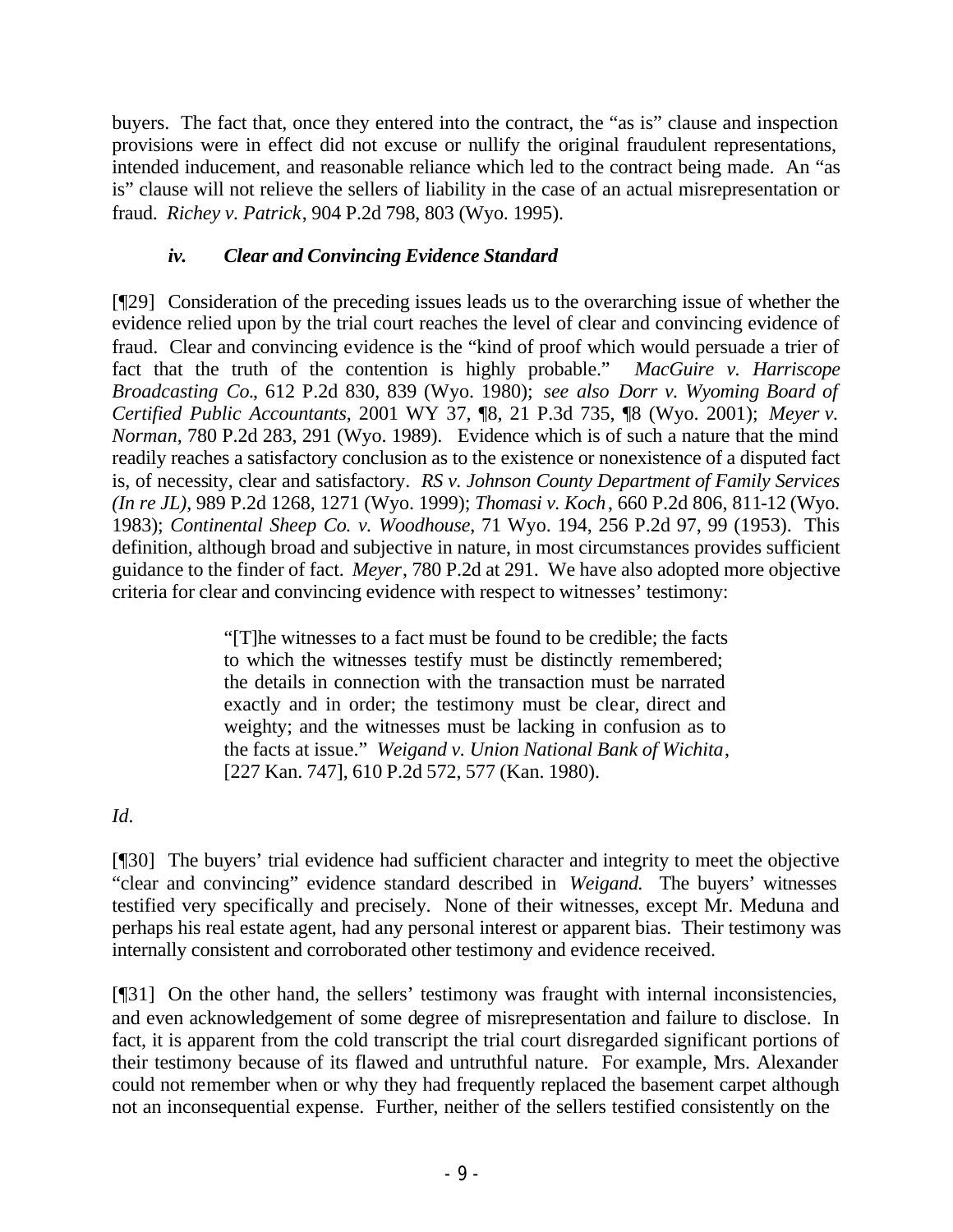improvements made to the basement including the paneling and painting despite the fact the property condition statement reflected they performed the work themselves. Called on rebuttal, the former owner testified he had paneled only one bedroom and did not paint the basement. In addition, the sellers first testified they were not aware of any defects. Thereafter, they both partially recanted stating they were aware of such things as the salt deposits but did not consider them defects. In the end, they conceded to some extent they had failed to fully disclose the true property condition.

[¶32] Further, the sellers provided no evidence or expert witness to challenge the qualifications or expertise of the buyers' expert, the integrity of his inspection method, or his observations and conclusions. The trial court accurately found this evidence was unrefuted.

[¶33] Upon our review, we conclude the trial court's findings fairly and accurately summarized the evidence presented at trial including over eighty exhibits and the testimony of fourteen witnesses. The evidence the trial court relied upon constituted clear and convincing evidence that (1) both sellers made false representations intended to induce the buyers to offer to purchase the property and enter into a contract to purchase, (2) the buyers reasonably believed the sellers' representations as to the property condition were true, and (3) the buyers relied on the false representations and suffered damages.

[¶34] Before leaving this issue, we briefly address the wording of the trial court's findings that the sellers "were aware or reasonably should have been aware" of the defects and damage to the west wall and heat registers, the serious east wall bulge, and the basement floor. At first glance, the language appears to apply an incorrect standard as the sellers had to have intended to defraud the buyers; therefore, they had to know of the defects they failed to disclose or misrepresented. In light of the record as a whole, we believe the language "were aware or reasonably should have been aware" was responsive to the sellers' implausible explanations. We conclude the trial court was endeavoring in a diplomatic manner to address the untruthful nature of the sellers' testimony. The trial court unquestionably determined there was clear and convincing evidence of fraud because the sellers knew of the defects and purposely made misrepresentations regarding the property condition to induce the buyers, to their significant detriment, to make a purchase offer and enter into a purchase contract. These findings are supported by clear and convincing evidence and are sufficient.

# **D. Compensatory Damages**

[¶35] The sellers contend the trial court abused its discretion by awarding compensatory damages in excess of the amounts in evidence and by attempting through the award to restore the property to a superior condition than existed previously. Damages are findings of ultimate fact. A jury's determination of the amount of damages is inviolate absent an award either so excessive or inadequate as to shock the judicial conscience and raise an inference that passion, prejudice, or other improper cause had invaded the trial. *Cross v. Berg Lumber Company*, 7 P.3d 922, 928 (Wyo. 2000). However, the standard of review after a bench trial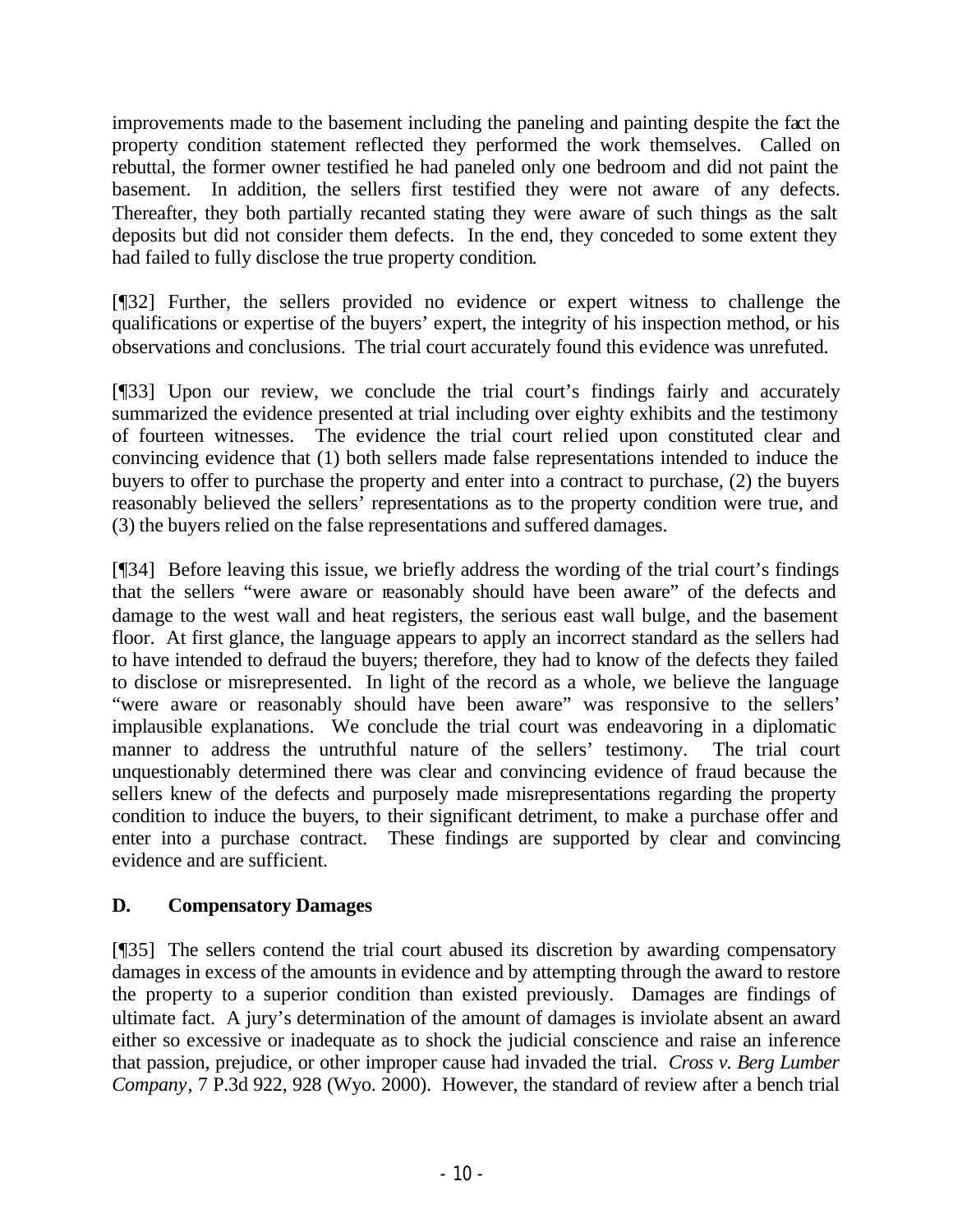is less deferential. Damages are reviewed as fact and are not reversed unless clearly erroneous. *Id.*

[¶36] Compensatory damages are awarded to reimburse an individual for losses suffered as a result of another's failure to perform some duty. *Hollon v. McComb*, 636 P.2d 513, 516 (Wyo. 1981); *State Farm Mutual Automobile Insurance Company v. Shrader*, 882 P.2d 813, 833 (Wyo. 1994). They are designed to make the individual whole; that is, to place him in the condition he would have been in if the other party had adequately performed the duty owed. *Id.* Damages are not recoverable which result from the injured party's breach of duty to take reasonable steps to protect himself. *Id.; Thayer v. Smith*, 380 P.2d 852, 854 (Wyo. 1963). Questions concerning whether an injured party has exercised reasonable care and diligence are for the trier of fact to decide. *Id.; Asbell Bros., Inc. v. Nash-Davis Machinery Company*, 382 P.2d 57, 59 (Wyo. 1963).

[¶37] The trial court found the damage for "repair and restoration" due to the sellers' misrepresentations was in the amount of \$100,840.94. The sellers argue the amount is excessive because it represents payment to enhance the condition of the home to a level that never before existed. However, the sellers represented to the buyers that the home had not experienced water damage except from the water softener and rain spout seepage which had been fully repaired. Yet the foundation was actually in imminent danger of failure. The compensation question is not whether the home was ever in such an improved state. Rather, it is, what was the condition of the home as fraudulently represented by the sellers and upon which the buyers relied? Simply put, the buyers believed they were purchasing a home with sound foundation. Further, the buyers were encouraged to believe they would have a good and productive garden, a mobile home office appropriate and adequate to support a business endeavor, and the ability to connect to Northwest Rural Water District for \$3,500.

[¶38] The record contains significant evidence regarding the costs to correct the property defects and the measures the buyers took to mitigate the damages. The sellers offered no evidence of their own to contest the costs of the repairs. The only error requiring correction is the award of damages of \$8,122 for the Northwest Rural Water District hookup. The sellers represented the cost would be \$3,500, and the actual cost was \$8,122. To be adequately compensated, the buyers are entitled to only the \$4,622 difference between these sums. We must, therefore, reverse in part and remand to the district court for correction of the order consistent herewith. We cannot conclude any of the remaining findings are clearly erroneous and, therefore, affirm the balance of the compensatory damages with adjustment for the Northwest Rural Water District hookup.

### **E. Punitive Damages**

[¶39] The sellers maintain the trial court could not award punitive damages because the buyers were awarded compensatory damages under the contract. They also argue the court improperly determined the sellers' net worth and considered inappropriate factors in making the award.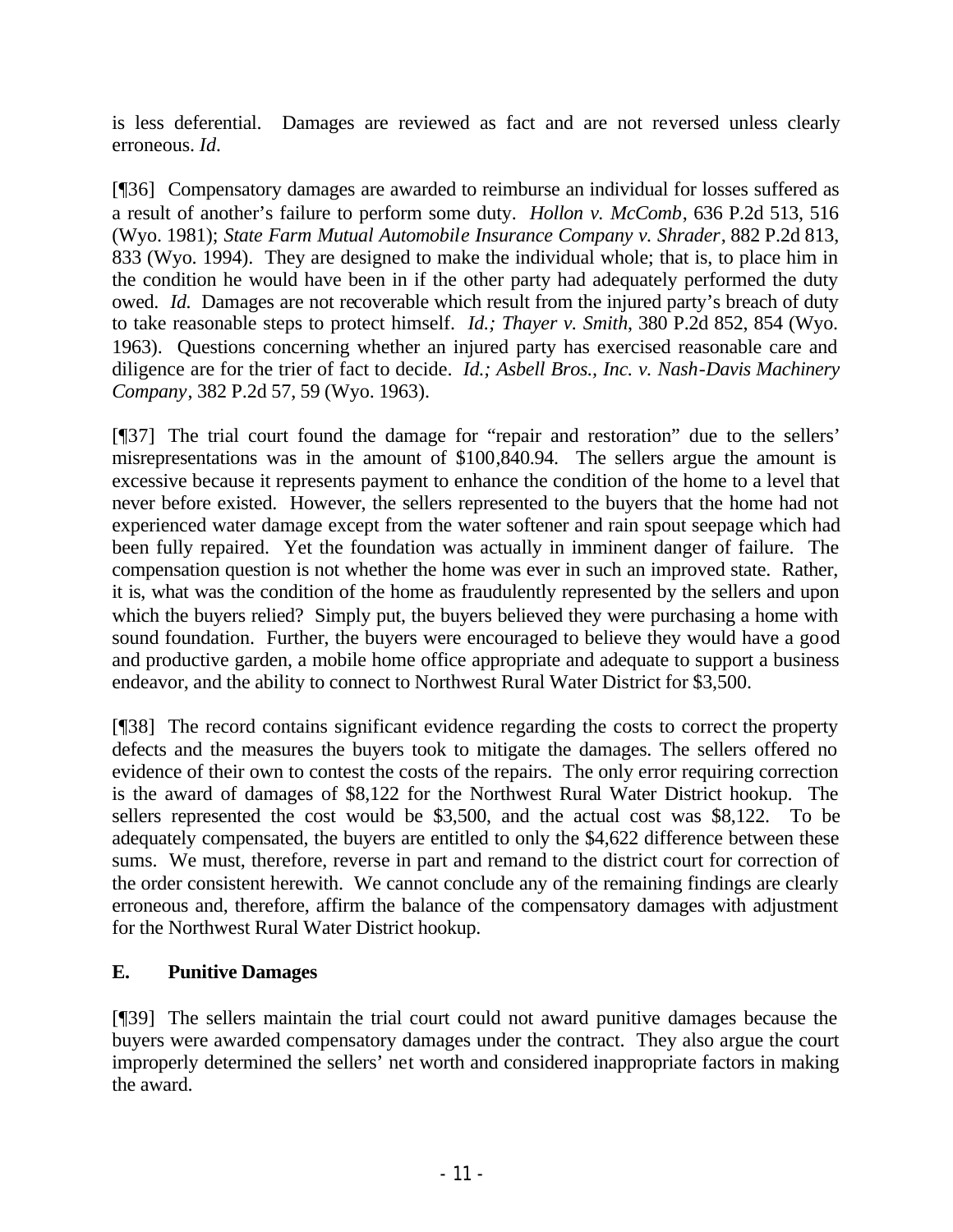[¶40] This court has recognized that punitive damages are an implement of public policy. *Shrader,* 882 P.2d at 836-37. Punitive damages are not intended to compensate the plaintiff; instead, punitive damages are awarded to punish the defendant and deter others from such conduct in the future. *Id.* at 837. Punitive damages cannot be awarded when compensatory damages are not recoverable. *Bear v. Volunteers of America, Wyoming, Inc.*, 964 P.2d 1245, 1255 (Wyo. 1998); *Cates v. Barb*, 650 P.2d 1159, 1161 (Wyo. 1982). Punitive damages are not favored and are to be allowed cautiously within narrow limits. *Sheridan Commercial Park, Inc. v. Briggs*, 848 P.2d 811, 817 (Wyo. 1993); *see Town of Jackson v. Shaw*, 569 P.2d 1246, 1251 (Wyo. 1977). Such damages are to be awarded only for conduct involving some element of outrage similar to that usually found in a crime. *Id.*

[¶41] We must determine whether the trial court reasonably concluded as it did because there is no right to punitive damages*. Sheridan Commercial Park, Inc.,* 848 P.2d at 818; *Squaw Mountain Cattle Company v. Bowen*, 804 P.2d 1292, 1298 (Wyo. 1991). Outrageous conduct, malice, and willful and wanton misconduct are sufficient bases to warrant punitive damages. *Sheridan Commercial Park, Inc.,* 848 P.2d at 818. Sometimes, it is a fine distinction between conduct justifying punitive damages and less culpable conduct. *Id.*; *Mayflower Restaurant Company v. Griego*, 741 P.2d 1106, 1116 (Wyo. 1987). However, the decision to award punitive damages is within the district court's discretion, and we will not reverse the decision on appeal without finding a clear abuse of that discretion. *Parker v. Artery*, 889 P.2d 520, 525 (Wyo. 1995); *Cates v. Daniels*, 628 P.2d 862, 868 (Wyo. 1981).

[¶42] In *Farmers Insurance Exchange v. Shirley*, 958 P.2d 1040 (Wyo. 1998), we adopted the punitive damages factors enunciated in *BMW of North America, Inc. v. Gore*, 517 U.S. 559 (1996) (the degree of reprehensibility, the disparity between the harm or potential harm suffered and the award of punitive damages, and the difference between punitive damages and the civil penalties authorized or imposed in comparable cases), and the seven factors adopted from the specially concurring opinion of Justice Houston in *Aetna Life Insurance Company v. Lavoie,* 505 So. 2d 1050, 1062 (Ala. 1987):

> "(1) Punitive damages should bear a reasonable relationship to the harm that is likely to occur from the defendant's conduct as well as to the harm that actually has occurred. If the actual or likely harm is slight, the damages should be relatively small. If grievous, the damages should be much greater.

> "(2) The degree of reprehensibility of the defendant's conduct should be considered. The duration of this conduct, the degree of the defendant's awareness of any hazard which his conduct has caused or is likely to cause, and any concealment or 'cover-up' of that hazard, and the existence and frequency of similar past conduct should all be relevant in determining this degree of reprehensibility.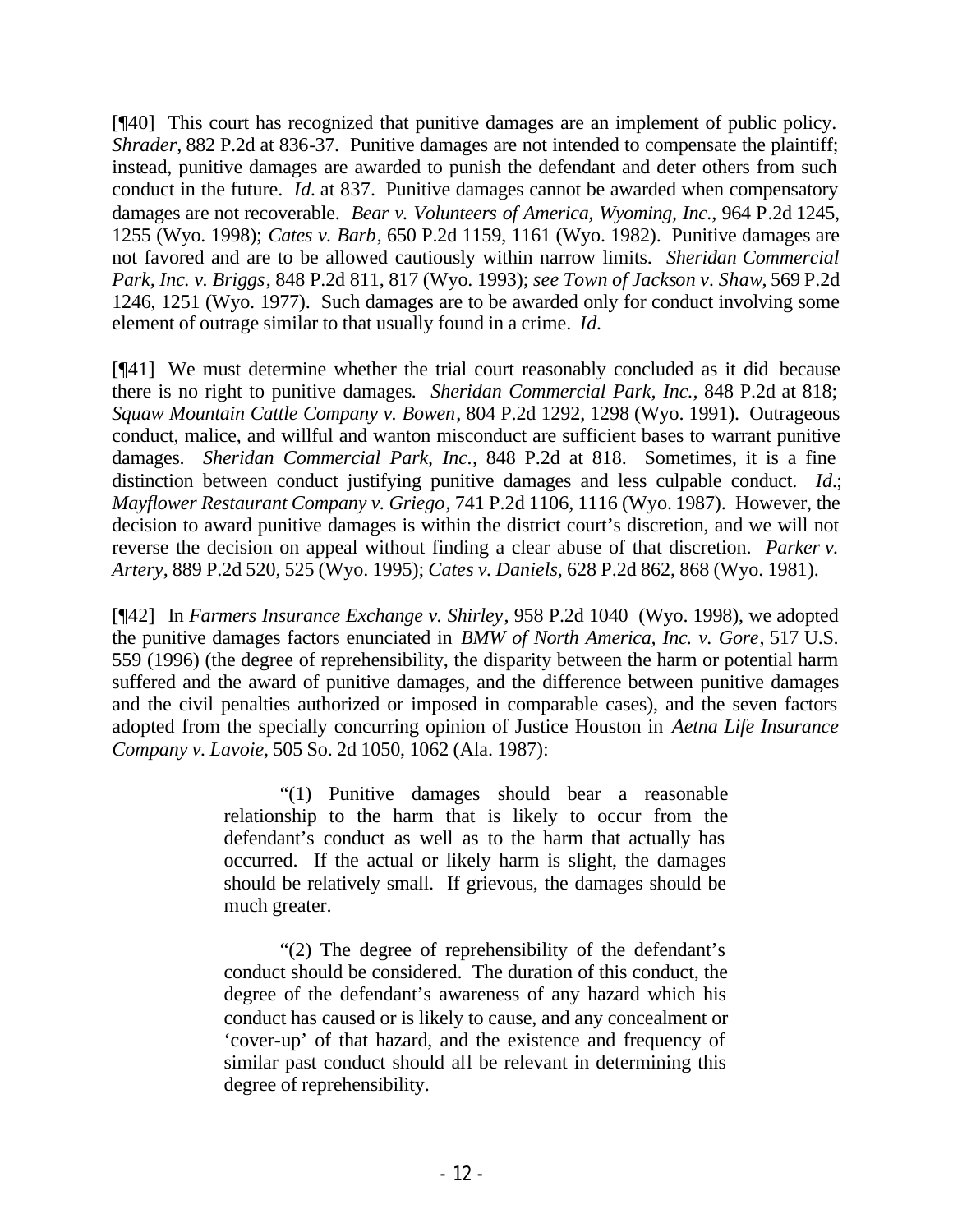"(3) If the wrongful conduct was profitable to the defendant, the punitive damages should remove the profit and should be in excess of the profit, so that the defendant recognizes a loss.

 "(4) The financial position of the defendant would be relevant.

 "(5) All the costs of litigation should be included, so as to encourage plaintiffs to bring wrongdoers to trial.

 "(6) If criminal sanctions have been imposed on the defendant for his conduct, this should be taken into account in mitigation of the punitive damages award.

 "(7) If there have been other civil actions against the same defendant, based on the same conduct, this should be taken into account in mitigation of the punitive damages award."

*Shirley,* 958 P.2d at 1044 (quoting *Green Oil Company v. Hornsby*, 539 So. 2d 218, 223-24 (Ala. 1989)). A separate punitive damages hearing was held, and the buyers presented witnesses on the "reprehensible" nature of the sellers' fraudulent conduct and their financial circumstances. The sellers presented no witnesses of their own at this proceeding.

[¶43] We have reviewed the punitive damages award and the record in light of the *BMW of North America, Inc.* factors and conclude there was no abuse of discretion. The \$25,000 award was slightly less than one-fourth of the compensatory damages. The harm to the buyers was significant and included damage to their credit, their ability to mortgage the property, and their living conditions. The evidence supports a determination the sellers' conduct was willful, wanton, and reckless. On the basis of the record, the punitive damages award does not appear extreme or unconscionable.

[¶44] The sellers' deception and fraud were profitable to them because they recognized \$208,000 on the sale of a property which required more than \$100,000 in repairs to prevent its ultimate collapse. The evidence presented at the punitive damages hearing established the sellers' net worth in February 2000 by their own calculation was approximately \$418,842.11. Mrs. Alexander, who was called as a witness for the buyers, testified concerning the sellers' investments and interests in several corporations, trusts, and various real property as well as their continued employment income.

[¶45] Although the attorney fees and costs issue shall be considered separately below, we note the *BMW of North America, Inc.* factors include them as an appropriate aspect of punitive damages. The trial court also clearly acknowledged and considered a \$10,000 fine could be imposed as criminal sanctions for behavior similar to the sellers' fraud. Through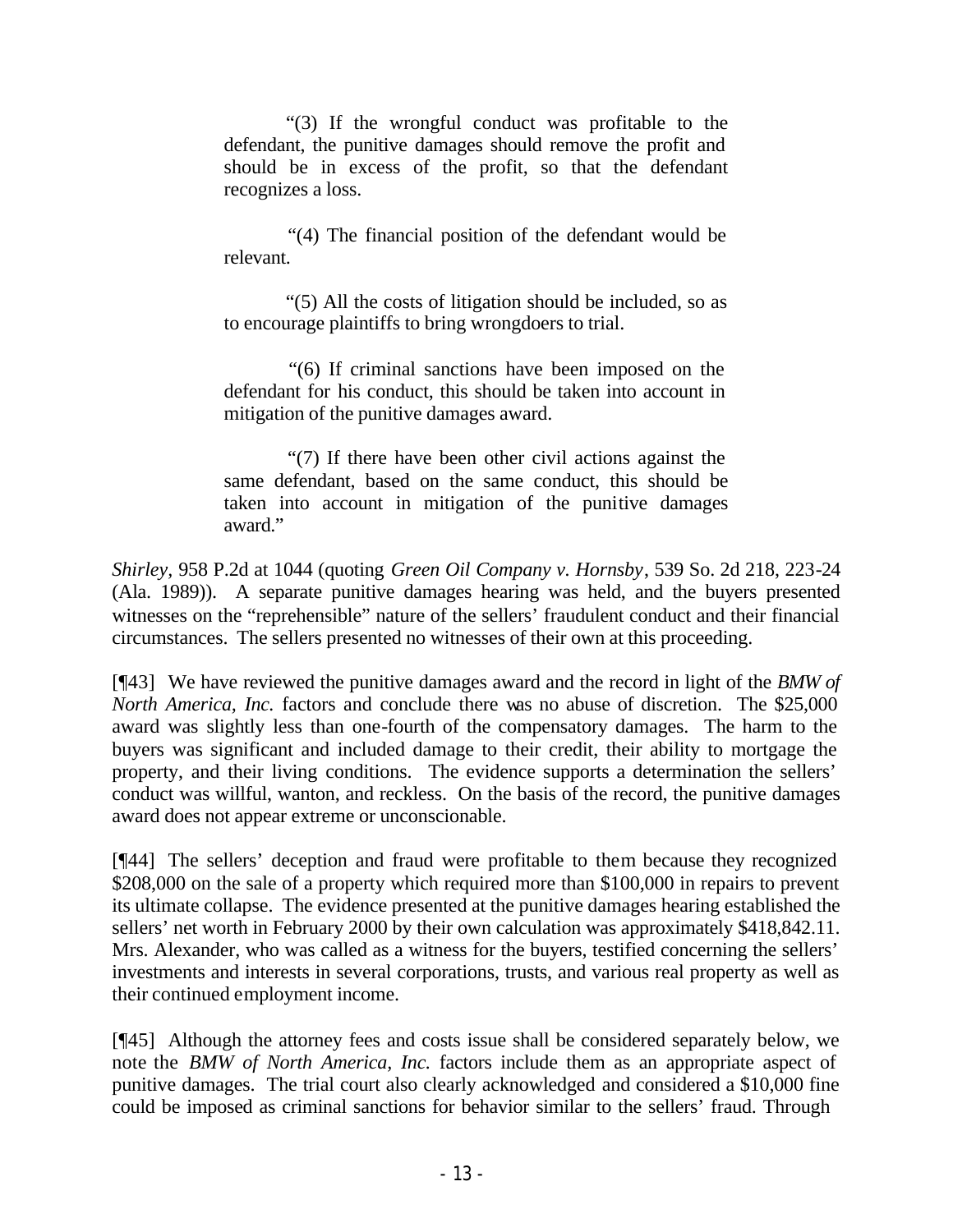Mrs. Alexander's testimony at the punitive damages hearing, the court was advised there was a possibility her realtor's license might be under investigation due to her dealings with the buyers, and this could potentially impact her future financial condition. No documentation was presented to verify this claim. In light of this evidence, the punitive award does not appear unreasonable.

[¶46] The trial court's decision to award punitive damages was expressly based on the "yardstick enunciated by *Farmers Insurance Exchange v. Shirley,* 958 P.2d 1040 (Wyo. 1998)," and found that (1) the buyers suffered substantial other economic loss as a result of the sellers' conduct, (2) the sellers' conduct constituted a wanton disregard to duty and/or gross or outrageous conduct, (3) the criminal fine for similar violations could be \$10,000, (4) the sellers' net worth was approximately \$418,842.11, and (5) the buyers' attorney fees and costs were reasonable. Pursuant to our analysis of the *BMW of North America, Inc.* factors and the record in this case, we conclude the trial court did not abuse its discretion in awarding \$25,000 in punitive damages.

# **F. Attorney Fees and Costs**

[¶47] The sellers also contend the trial court committed error in awarding the attorney fees. They argue attorney fees are damages to be awarded by application of clause XIII of the purchase contact, which allocates the burden of proof to the buyers, and the buyers failed to submit exhibits and testimony at trial to support such damages. The sellers further maintain that, despite the buyers' failure to prove the attorney fees, the trial court ordered them to pay an unspecified amount of attorney fees in the February 22, 2000, order. The very foundation of this argument–that the award was based on the contract provision–is erroneous. The buyers' causes of action were fraud and intentional infliction of emotional distress. No contract action was pleaded.

[¶48] In an effort to support this contention, the sellers take out of context the following comment made by the trial court at the punitive damages hearing: "The Court, when it made a determination of attorney fees, did not do so under the inclination of punitive damages, it was under contract." Their brief fails to accurately reflect the entire circumstance of the incourt exchange. The buyers' attorney advised the trial court that *Shirley,* 958 P.2d 1040, through adoption of the *BMW of North America, Inc.* factors, expressly provided for attorney fees and costs as an aspect of punitive damages. He further advised the court, pursuant to that authority, an award of fees and costs incurred in the punitive damages phase of the litigation could be made. Thereafter, the trial court responded: "All right. Mr. Darrah, I will give you 15 days to amend your attorney fees and costs in this matter." In the subsequent order on punitive damages, the court explicitly stated:

> [A]fter having reviewed the evidence on punitive damages, the objections to [the buyers'] attorney fees and costs, the evidence and supplemental evidence submitted by the [buyers'] attorneys pertaining to costs and attorney fees, and using the yardstick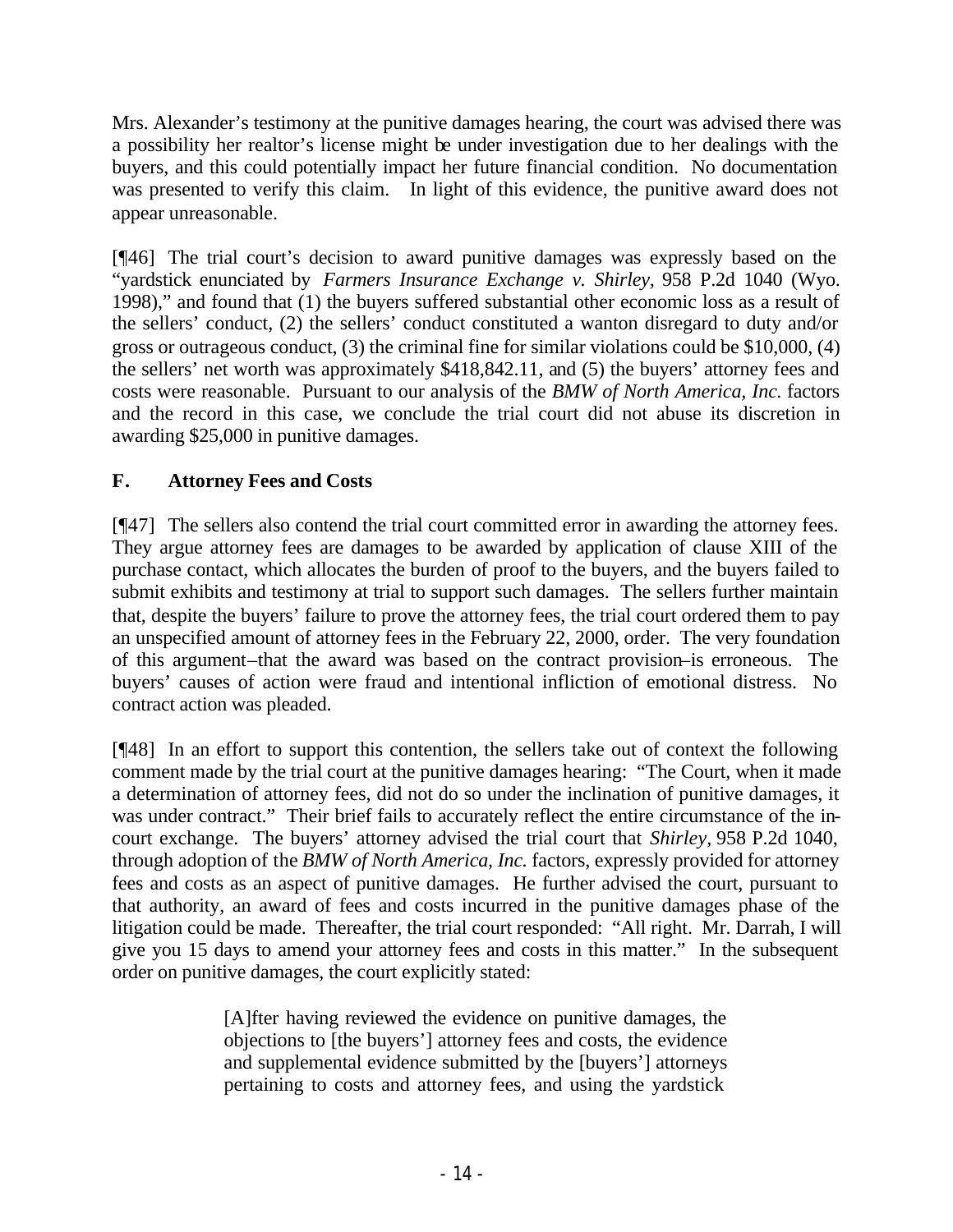enunciated by *Farmers Insurance Exchange v. Shirley,* 958 P.2d 1040 (Wyo. 1998), the court finds as follows:

. . .

5. That [the buyers'] attorney fees and costs are reasonable.

Though the trial court initially stated it was awarding the buyers attorney fees and costs on the basis of the contract, we conclude the final written order clearly established the ultimate foundation of the award was the *BMW of North America, Inc.* punitive damages factors.

[¶49] Wyoming subscribes to the American rule regarding recovery of attorney fees. *Schlesinger*, 2001 WY 120, ¶21; *Cline v. Rocky Mountain, Inc.*, 998 P.2d 946, 949 (Wyo. 2000). Under the American rule, each party is generally responsible for his own attorney fees. *Id.* However, a prevailing party may be reimbursed for his attorney fees when express statutory or contractual authorization exists for such an award. *Id.* Moreover, an exception may be applied in the circumstances of fraud and the corollary award of punitive damages. *See Olds v. Hosford*, 354 P.2d 947, 950 (Wyo. 1960) (recognizing an exception to the general rule denying recovery of attorney fees and costs in a replevin action where "fraud, malice, oppression or wil[l]ful wrong" can be shown). We conclude the trial court applied the punitive damages exception to award all attorney fees and costs attendant to the entire course of the litigation.

> To determine the reasonableness of the attorney's fees award, Wyoming employs the two-factor federal lodestar test. These factors are: "(1) whether the fee charged represents the product of reasonable hours times a reasonable rate; and (2) whether other factors of discretionary application should be considered to adjust the fee either upward or downward." It follows therefrom that the trial court's determination concerning attorney's fees is reviewed under an abuse of discretion standard.

*Schlesinger,* 2001 WY 120, ¶21 (quoting *Johnston v. Stephenson*, 938 P.2d 861, 862-63 (Wyo. 1997)) (some citations omitted). Similar to the facts of the *Schlesinger* case, the buyers and their counsel provided detailed time records and attorneys' affidavits to support the reasonableness of the fees and costs claimed. At the punitive damages hearing, the trial court provided the parties the opportunity to fully litigate the reasonableness of the fees and costs requested. Numerous pleadings and supplemental filings were accepted and considered by the trial court. The record leaves no doubt that the trial court carefully considered the lodestar factors through its review of the evidence supporting the request for attorney fees and costs as well as the sellers' objections. We find no abuse of discretion in the trial court's award of attorney fees and costs.